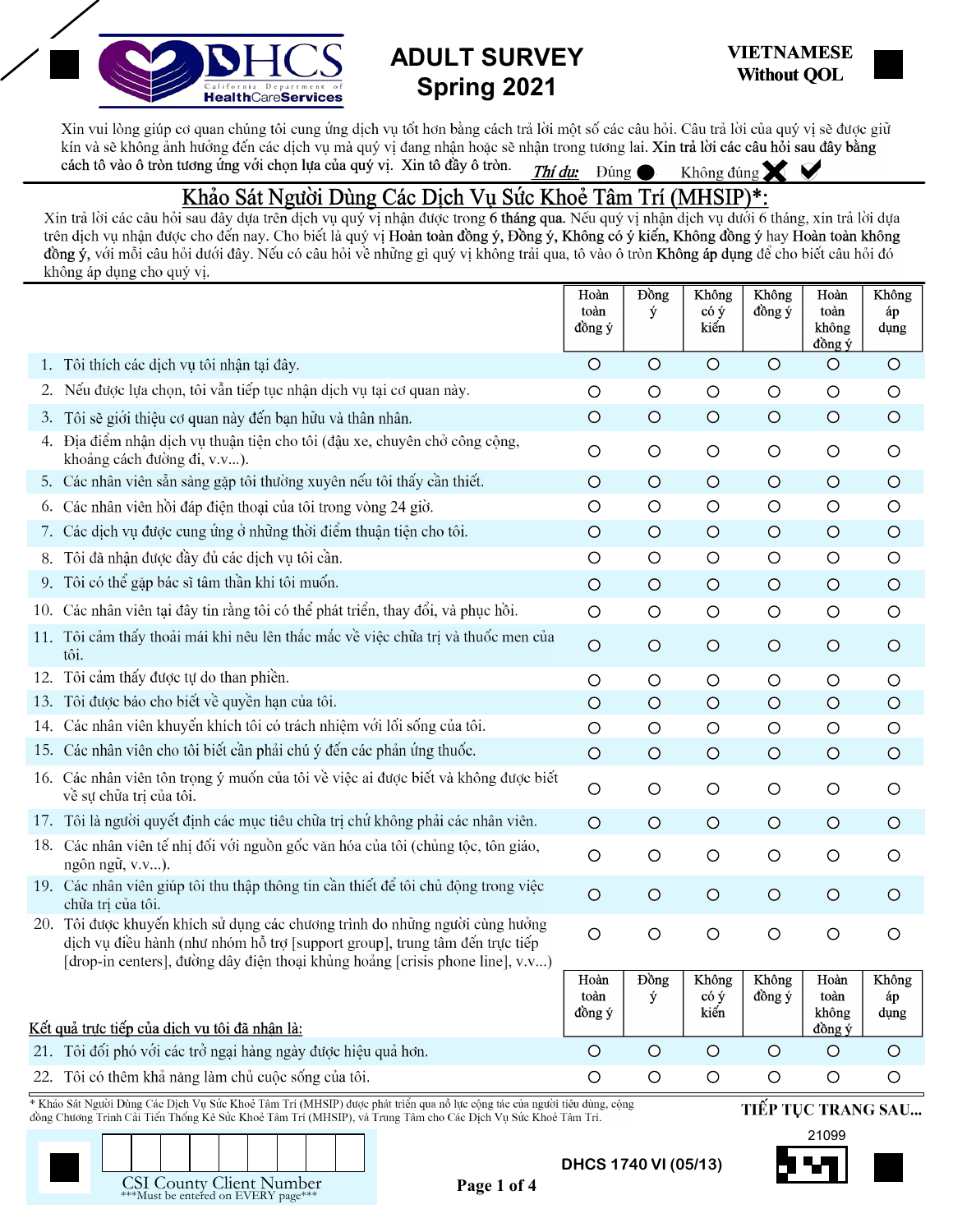|                                                                                                                                                        |                        |                   | <b>VIETNAMESE</b><br><b>Without QOL</b> |                 |                                 |                     |
|--------------------------------------------------------------------------------------------------------------------------------------------------------|------------------------|-------------------|-----------------------------------------|-----------------|---------------------------------|---------------------|
| Kết quả trực tiếp của dịch vụ tôi đã nhận là:                                                                                                          | Hoàn<br>toàn<br>đồng ý | Đồng<br>ý         | Không<br>$\cot \theta$<br>kiến          | Không<br>đồng ý | Hoàn<br>toàn<br>không<br>đồng ý | Không<br>áp<br>dụng |
| 23. Tôi có thêm khả năng đối phó với những khủng hoảng.                                                                                                | $\circ$                | $\circ$           | $\circ$                                 | O               | $\circ$                         | $\circ$             |
| 24. Tôi hòa thuận với gia đình hơn.                                                                                                                    | $\circ$                | $\circ$           | $\circ$                                 | $\circ$         | $\circ$                         | $\circ$             |
| Tôi tiến bộ hơn trong các vấn đề xã giao.<br>25.                                                                                                       | O                      | O                 | $\circ$                                 | O               | $\circ$                         | $\circ$             |
| 26. Tôi tiến bộ hơn trong trường học và (hoặc) trong công việc.                                                                                        | $\circ$                | $\circ$           | $\circ$                                 | $\circ$         | $\circ$                         | $\circ$             |
| Tình trạng gia cư của tôi được tốt hơn.<br>27.                                                                                                         | $\circ$                | $\circ$           | $\circ$                                 | $\circ$         | $\circ$                         | $\circ$             |
| 28. Các triệu chứng không làm phiền tôi nhiều như trước đây.                                                                                           | $\circ$                | $\circ$           | $\circ$                                 | $\circ$         | $\circ$                         | $\circ$             |
| 29. Tôi làm những điều nào có ý nghĩa nhiều hơn đối với tôi.                                                                                           | $\circ$                | $\circ$           | $\circ$                                 | $\circ$         | $\circ$                         | $\circ$             |
| 30. Tôi có thể lo tốt hơn cho các nhu cầu của mình.                                                                                                    | $\circ$                | $\circ$           | $\circ$                                 | $\circ$         | $\circ$                         | $\circ$             |
| 31. Tôi có thể giải quyết các vấn đề tốt hơn.                                                                                                          | $\circ$                | $\circ$           | $\circ$                                 | $\circ$         | $\circ$                         | $\circ$             |
| 32. Tôi có thể làm tốt hơn những điều mà tôi muốn làm.                                                                                                 | $\circ$                | $\circ$           | $\circ$                                 | $\circ$         | $\circ$                         | $\circ$             |
| Đối với các câu hỏi từ 33-36, xin trả lời cho các quan hệ với những người không<br>phải là (những) người cung cấp dịch vụ sức khỏe tâm thần của quý vị | Hoàn<br>toàn<br>đồng ý | <b>D</b> ong<br>ý | Không<br>$\cot \theta$<br>kiến          | Không<br>đồng ý | Hoàn<br>toàn<br>không           | Không<br>áp<br>dung |
| Kết quả trực tiếp của dịch vụ tôi đã nhận là:                                                                                                          |                        |                   |                                         |                 | đồng ý                          |                     |
| 33. Tôi hài lòng về tình bạn hữu mà tôi hiện có.                                                                                                       | O                      | $\circ$           | O                                       | O               | O                               | $\circ$             |
| 34. Tôi có những người mà tôi có thể cùng làm những việc vui thích.                                                                                    | $\circ$                | $\circ$           | $\circ$                                 | $\circ$         | $\circ$                         | $\circ$             |
| 35. Tôi cảm thấy tôi là thành viên trong cộng đồng của mình.                                                                                           | O                      | $\circ$           | $\circ$                                 | $\circ$         | $\circ$                         | $\circ$             |
| 36. Trong một cuộc khủng hoảng, tôi sẽ có sự hỗ trợ mà tôi cần từ gia đình<br>hoặc bạn bè.                                                             | $\circ$                | $\circ$           | $\circ$                                 | $\circ$         | $\circ$                         | $\circ$             |

TIẾP TỤC TRANG SAU...





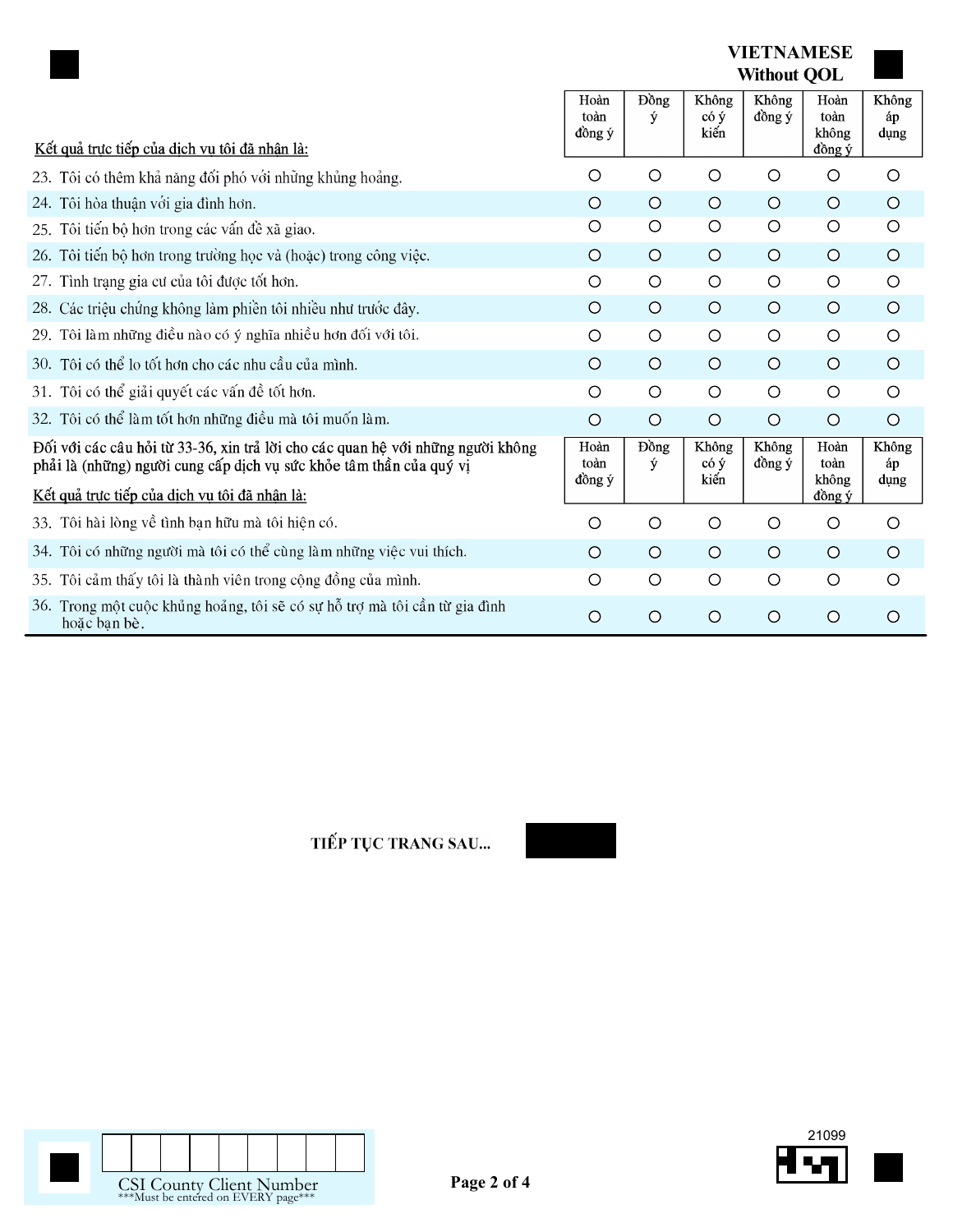Xin trả lời các câu hỏi sau đây để cho chúng tôi biết quý vị như thế nào.

1. Quý vị tiếp nhận dịch vụ tại đây phỏng chừng được bao lâu?

O Đây là lần đầu tiên tôi nhận dịch vụ tại đây O Tôi có đến đây vài lần nhưng nhận dịch vụ chưa đầy một tháng.

 $O$  3 - 5 Tháng

OTrên 1 năm

| $\bigcirc$ 6 tháng - 1 năm |  |
|----------------------------|--|
|----------------------------|--|

 $O1 - 2$  Tháng

| Xin trả lời cho các câu hỏi từ #2-4, dưới đây, nếu quý vị đã nhận các dịch vụ từ MỘT NĂM TRỞ XUỐNG.<br>Nếu quý vị đã nhận các dịch vụ 'HƠN MỘT NĂM,' xin BỔ QUA tới câu hỏi #5. |                                 |  |  |  |  |  |  |  |  |  |
|---------------------------------------------------------------------------------------------------------------------------------------------------------------------------------|---------------------------------|--|--|--|--|--|--|--|--|--|
| 2. Quý vị có bị bắt kể từ khi bắt đầu nhận các dịch vụ về sức khỏe tâm thần hay không?                                                                                          | OCó<br>O Không                  |  |  |  |  |  |  |  |  |  |
| 3. Quý vị có bị bắt trong thời kỳ 12 tháng trước đó không?<br>$\bigcirc$ Không<br>OCó                                                                                           |                                 |  |  |  |  |  |  |  |  |  |
| 4. Kể từ khi quý vị bắt đầu nhận các dịch vụ, việc quý vị chạm trán với cảnh sát                                                                                                |                                 |  |  |  |  |  |  |  |  |  |
| O Có giảm bớt (thí dụ, quý vị không bị bắt, gặp rắc rối với cảnh sát, bị cảnh sát<br>đưa tới một nơi tạm trú hoặc vào một chương trình khủng hoảng)                             |                                 |  |  |  |  |  |  |  |  |  |
| Vẫn như cũ<br>$\left( \right)$                                                                                                                                                  |                                 |  |  |  |  |  |  |  |  |  |
| Gia tăng<br>Ő                                                                                                                                                                   |                                 |  |  |  |  |  |  |  |  |  |
| Không áp dụng (Tôi không chạm trán với cảnh sát trong năm nay hoặc năm<br>ngoái)                                                                                                | BỔ QUA tới câu hỏi #8, dưới đây |  |  |  |  |  |  |  |  |  |

Xin trả lời cho các câu hỏi từ #5-7 CHI KHI NÀO quý vị đã nhận các dịch vụ sức khỏe tâm thần từ "MỘT NĂM TRỞ LÊN."

|  | 5. Quý vị có bị bắt trong 12 tháng qua không? |  |  | $\bigcirc$ Có | ○ Không |
|--|-----------------------------------------------|--|--|---------------|---------|
|--|-----------------------------------------------|--|--|---------------|---------|

|  |  |  | 6. Quý vị có bị bắt trong thời kỳ 12 tháng trước khi bắt đầu các dịch vụ sức khỏe tâm thần không? OCó OKhông |  |  |
|--|--|--|--------------------------------------------------------------------------------------------------------------|--|--|
|--|--|--|--------------------------------------------------------------------------------------------------------------|--|--|

- 7. Trong năm qua, việc quý vị chạm trán với cảnh sát ...
	- O Có giảm bớt (thí dụ, quý vị không bị bắt, gặp rắc rối với cảnh sát, bị cảnh sát đưa tới một nơi tạm trú hoặc vào một chương trình khủng hoảng)
	- O Vẫn như cũ
	- $O$  Gia tăng
	- O Không áp dụng (Tôi không chạm trán với cảnh sát trong năm nay hoặc năm ngoái)

Xin trả lời các câu hỏi sau đây để cho chúng tôi biết sơ lược về quý vị.

| 8. | Giới tính của quý vị?                                                                                                                                                                                                                                                                                        | $\bigcirc$ N $\tilde{u}$ | $\bigcirc$ Nam | $\bigcirc$ Giới tính khác |  |  |                     |  |  |
|----|--------------------------------------------------------------------------------------------------------------------------------------------------------------------------------------------------------------------------------------------------------------------------------------------------------------|--------------------------|----------------|---------------------------|--|--|---------------------|--|--|
|    | 9. Quý vị có nguồn gốc Mễ Tây Cơ Tây Ban Nha/La Tinh? OCó OKhông OKhông biết                                                                                                                                                                                                                                 |                          |                |                           |  |  |                     |  |  |
|    | 10. Chủng tộc của quý vị? (Đánh dấu tất cả những chủng tộc áp dụng cho quý vị).<br>O Không biết<br>O Bản xứ Hawaii / Bán đảo Thái Bình Dương khác<br>O Mỹ da đỏ (American Indian) / Bản xứ Alaska<br>ODa trắng / Chủng tộc da trắng<br>$\overline{OA}$ dông<br>ODa đen / Mỹ gốc Phi Châu<br>O Chủng tộc khác |                          |                |                           |  |  |                     |  |  |
|    |                                                                                                                                                                                                                                                                                                              |                          |                |                           |  |  | THẾD THƠ TO ANG CAH |  |  |

## TIEP TỤC TRANG SAU...



| <b>CSI County Client Number</b><br>$***$ Must be entered on $\rm EVEDV$ perc $**$ |  |  |  |  |  |  |  |  |
|-----------------------------------------------------------------------------------|--|--|--|--|--|--|--|--|